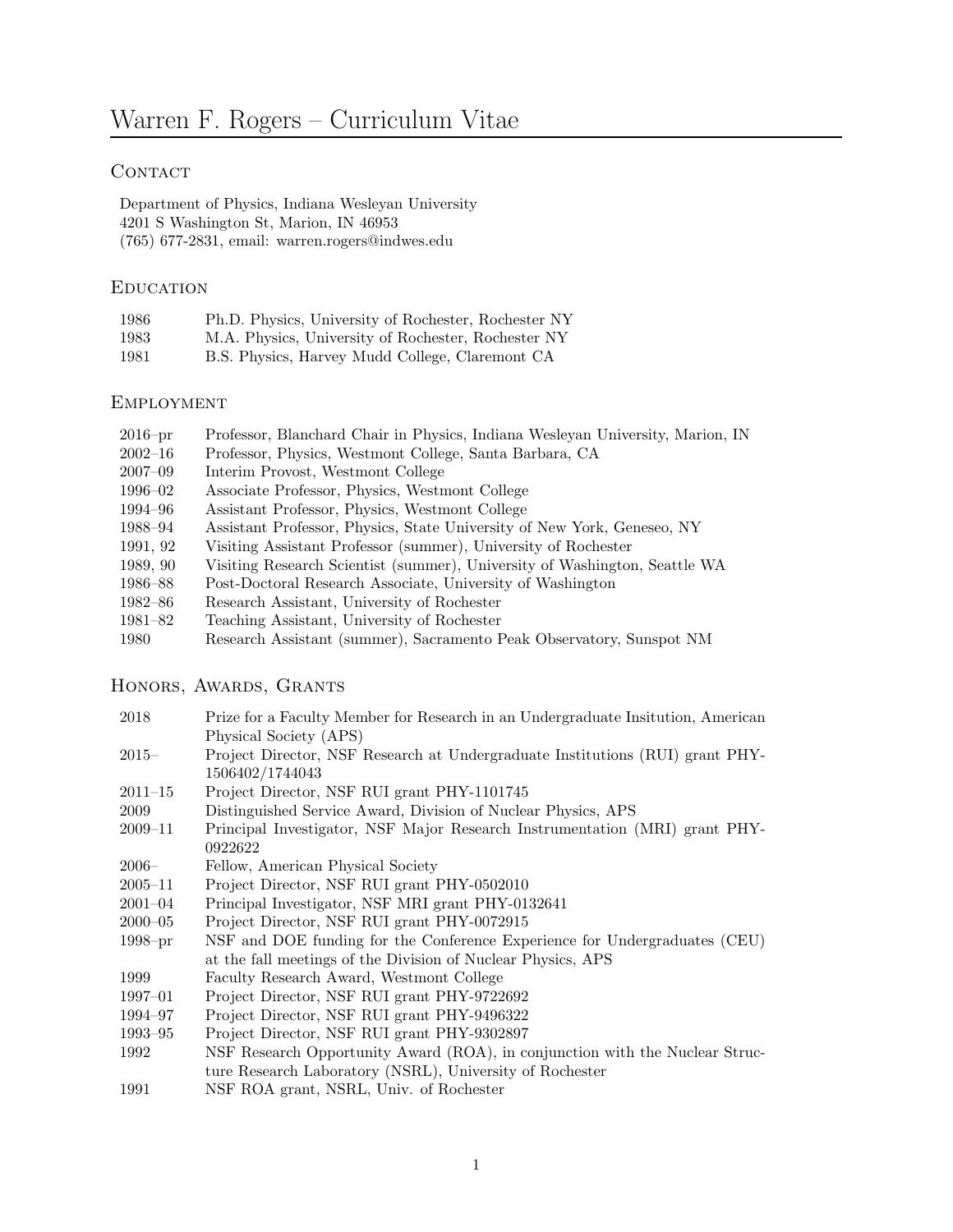#### **SERVICE**

- 2015–17 Ad-hoc Deputy Secretary/Treasurer, Division of Nuclear Physics (DNP), American Physical Society (APS)
- 2014–16 Program Advisory Committee, Los Alamos Neutron Science Center (LANSCE)
- 2015–pr Chair, Education Committee, DNP, APS
- 2014–15 Executive Director, Modular Neutron Array (MoNA) Collaboration
- 2010–13 Executive Committee, California and Nevada Section, APS
- 2007–09 Programming Committee, DNP, APS
- 2007–08 Executive Director, MoNA Collaboration
- 2003–06 Committee on Education, APS
- 2003–04 Education Subcommittee, Nuclear Science Advisory Committee (NSAC)
- 1999– Member, Education Committee, DNP
- 1998–16 NSF Sponsored Research Officer, Westmont College
- 1998–16 Director, Conference Experience for Undergraduates (CEU), Nuclear Physics
- 1996–02 Radiation Safety Officer, Westmont College
- 1994 Executive Board Member, NY Section AAPT
- 1990–04 American Association of Physics Teachers (AAPT)
- 1983– Member, Division of Nuclear Physics (DNP), American Physical Society (APS)
- 1983– Member, American Physical Society (APS)

#### **PUBLICATIONS**

(Undergraduate student co-authors listed in bold)

- 1. Cloudcroft Occultation Summary. I. December 1978 March 1980, Richard R. Radick, John L. Africano, Warren F. Rogers, Timothy J. Schneeberger, and Edmund T. Tyson, Astronomical Journal 87 885 (1982)
- 2. The Photometric Variability of Solar-Type Stars. II. Stars Selected from Wilson's Chromospheric Activity Survey, Richard R. Radick, M.S. Wilkerson, S.P. Worden, John L. Africano, A. Klimke, Steven Ruden, Warren Rogers, Taft E. Armandroff, and M.S. Giampapa, *Publications of the* Astronomical Society of the Pacific 95 300 (1983)
- 3. Transport Efficiency of Free Atoms for Laser Spectroscopy Using a Cryogenic Helium Jet, A.G. Martin, S.B. Dutta, W.F. Rogers, and D.L. Clark, *Nuclear Instruments and Methods A* 247 520 (1986)
- 4. Measurement of the Isotope Shift of <sup>82</sup>Sr, A.G. Martin, S.B. Dutta, W.F. Rogers, and D.L. Clark, Physical Review  $C$  34 1120 (1986)
- 5. Measurement of the Magnetic Moment of  $^{33}$ Cl Using On-Line β-Nuclear Magnetic Resonance, W.F. Rogers, D.L. Clark, S.B. Dutta, and A.J. Martin, *Physical Letters B* 177 293 (1986)
- 6. β-NMR Magnetic Moment Measurement Using On-Line Mass Separation and Tilted Foil Polarization, Warren F. Rogers, David L. Clark, Sanghamitra B. Dutta, Alexander G. Martin, Nuclear Instruments and Methods A 253 256 (1987)
- 7. Laser Spectroscopy of Radioactive Atoms Using the Photon-Burst Technique, A.G. Martin, S.B. Dutta, W.F. Rogers, D.L. Clark, Journal of the Optical Society of America 4 405 (1987)
- 8. New Constraints on Composition-Dependent Interactions Weaker Than Gravity, E.G. Adelberger, C.W. Stubbs, W.F. Rogers, F.J. Raab, B.R. Heckel, J.H. Gundlach, H.E. Swanson, R. Watanabe, Physical Review Letters 59 849 (1987) - 1790(E)
- 9. Limits on Composition-Dependent Interactions Using a Laboratory Source: Is There a "Fifth Force" Coupled to Isospin?, C.W. Stubbs, E.G. Adelberger, B.R. Heckel, W.F. Rogers, H.E. Swanson, R. Watanabe, J.H. Gundlach, F.J. Raab, Physical Review Letters 62 609 (1989)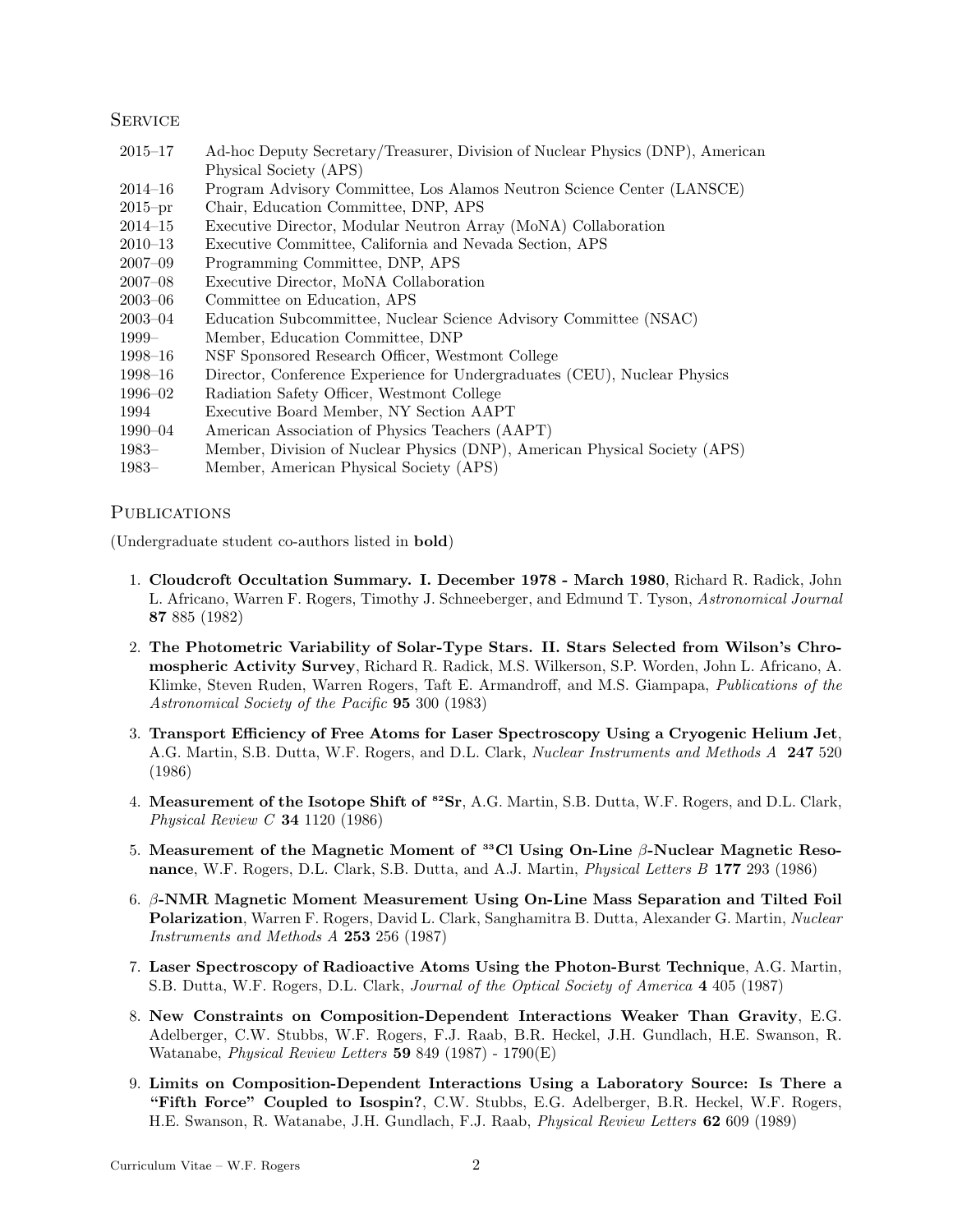- 10. Experimental Bounds on Interactions Mediated by Ultra-Low Mass Bosons, B.R. Heckel, E.G. Adelberger, C.W. Stubbs, W.F. Rogers, Y. Su, J.E. Swanson, G. Smith, *Physical Review Letters* 63 2705 (1989)
- 11. Testing the Equivalence Principle in the Field of the Earth: Particle Physics at Masses Below 1  $\mu$ eV?, E.G. Adelberger, C.W. Stubbs, B.R. Heckel, W.F. Rogers, Y. Su, H.E. Swanson, G. Smith, R.Watanabe, J.R. Gundlach, *Physical Review D* 42 3267 (1990)
- 12. Optical Isotope Shift and Hyperfine Structure Measurements of 152,154-158,160Gd, S.B. Dutta, A.G. Martin, W.F. Rogers, D.L. Clark, Physical Review C 42 1191 (1990)
- 13. Searches for New Macroscopic Forces, E.G. Adelberger, B.R. Heckel, W.F. Rogers, C.W. Stubbs, Annual Review of Nuclear and Particle Science 41 269 (1991)
- 14. Tilted Foil Polarization and Magnetic Moments of Mirror Nuclei, N. Benczer-Koller, T. Vass, A.W. Mountford, G. Kumbartzki, D.C. Zheng, L. Zamick, M. Hass, C. Broude, M. Satteson, W. Rogers, Proceedings of the  $4^{th}$  International Spring Seminar on Nuclear Physics, Amalfi, May 18-22 (1992)
- 15. Quadrupole and Magnetic Moment Measurements On Spin-Aligned Projectile Fragments, G. Neyens, N. Coulier, S. Teughels, S. Ternier, K. Vyvey, R. Coussement, D. L. Balabanski, J. M. Casandjian, M. Chartier, M.D. Cortina-Gil, M. Lewitowicz, W. Mittig, A. N. Ostrowski, P. Roussel-Chomaz, N. Alamanos, A. Lepine-Szily, and W. Rogers, Heavy Ion Physics 7 101 (1998)
- 16. The Quadrupole Moment of <sup>18</sup>N, Measured with the Level Mixing Resonance (LMR) Method, N. Coulier, G. Neyens, S. Teughels, G. Georgiev, S. Ternier, K. Vyvey, R. Coussement, D.L. Balabanski, M.D. Cortina-Gil, M. Lewitowicz, W. Mittig, F. de Oliveira Santos, P. Roussel-Chomaz, W.F. Rogers, and A. Lépine-Szily, *Il Nuovo Cimento* A111 727 (1998)
- 17. The Magnetic and Quadrupole Moment of Oriented Nuclei Measured With  $\beta$ -LMR-NMR, S. Teughels, G. Neyens, N. Coulier, G. Georgiev, S. Ternier, K. Vyvey, D.L. Balabanski, R. Coussement, W.F. Rogers, M.D. Cortina-Gil, F. de Oliveira Santos, M. Lewitowicz, W. Mittig, P. Roussel-Chomaz, A. Lepine Szily, Proceedings of the ENAM (Exotic Nuclear and Atomic Masses) Conference, 58 (1998)
- 18. Application of Nuclear Magnetic Resonance, Level Mixing Resonance and Their Combination for Measurement of Nuclear Magnetic and Quadrupole Moments, G. Georgiev, G. Neyens, N. Coulier, S. Teughels, S. Ternier, K. Vyvey, D.L. Balabanski, R. Coussement, W.F. Rogers, D. Cortina-Gil, F. de Oliveira, M. Lewitowicz, W. Mittig, P. Roussel-Chomaz, A. Lepine-Szily, P.F. Mantica, Balkan Physics Letters, Special Issue, p. 250-3 (1998)
- 19. Magnetic Moment of the 1<sup>-</sup> Ground State in <sup>18</sup>N Measured by a New  $\beta$ -LMR-NMR Technique, G. Neyens, N. Coulier, S. Teughels, G. Georgiev, B.A. Brown, W.F. Rogers, D.L. Balabanski, R. Coussement, A. Lepine-Szily, M. Lewitowicz, W. Mittig, F. de Oliveira Santos, P. Roussel-Chomaz, S. Ternier, K. Vyvey, D. Cortina-Gil, *Physical Review Letters* 82 497 (1999)
- 20. New β-Level Mixing Resonance and Nuclear Magnetic Resonance Method for Measuring Magnetic Dipole and Electric Quadrupole Moments of Short-Lived Nuclei, N. Coulier, G. Neyens, S. Teughels, D.L. Balabanski, R. Coussement, G. Georgiev, S. Ternier, K. Vyvey, and W.F. Rogers, Physical Review C 59 1935 (1999)
- 21. Ground-State Magnetic Moment of the T=1 Nucleus <sup>32</sup>Cl Using On-Line  $\beta$ -NMR Spectroscopy, W.F. Rogers, G. Georgiev, G. Neyens, D. Borremans, N. Coulier, R. Coussement, A. Davies, J. Mitchell, S. Teughels, B.A. Brown, P.F. Mantica, *Physical Review C* 62 044312 (2000)
- 22. Evidence for  $2f_{7/2}$  Neutron Strength in the Low Energy Structure of  $^{144,146,148,150}$ Nd Isotopes, J. Holden, N. Benczer-Koller, G. Jakob, G. Kumbartzki, T.J. Mertzimekis, K.-H. Speidel, A. Macchiavelli, M. McMahan, L. Phair, P. Maier-Komor, A.E. Stuchbery, W.F. Rogers, A.D. Davies, Physics Letters B 493 7 (2000)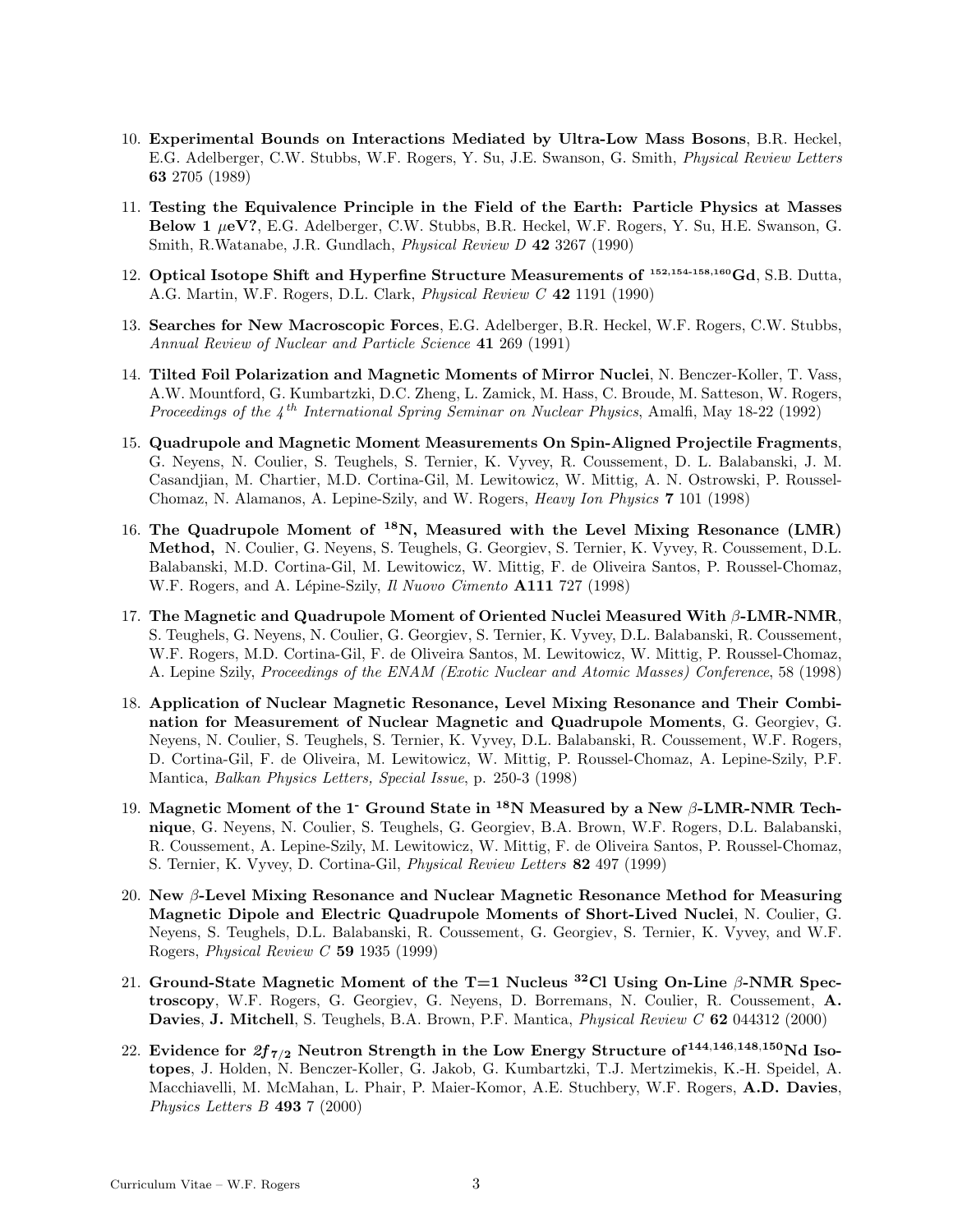- 23. Single Particle Degrees of Freedom in the Transition from Deformed to Spherical Nuclei, J. Holden, N. Benczer-Koller, G. Jakob, G. Kumbartzki, T.J. Mertzimekis, K.-H. Speidel, C.W. Beausang, R. Krucken, A. Macchiavelli, M. McMahan, L. Phair, A.E. Stuchbery, P. Maier-Komor, W. Rogers, A.D. Davies, Physical Review C 63 024315/1-8 (2001)
- 24. Spin Polarization of <sup>37</sup>K Produced in a Single-Proton Pick-up Reaction at Intermediate Energies, D.E. Groh, P.F. Mantica, A.E. Stuchbery, A. Stolz, T.J. Mertzimekis, W.F. Rogers, A.D. Davies, S.N. Liddick, and B.E. Tomlin, *Physical Review Letters* **90** 202502 (2003)
- 25. MoNA The Modular Neutron Array, B. Luther, T. Baumann, M. Thoennessen, J. Brown, P. DeYoung, J. Finck, J. Hinnefeld, R. Howes, K. Kemper, P. Pancella, G. Peaslee, W. Rogers and S. Tabor, Nuclear Instruments and Methods in Physics Research A 505 33 (2003)
- 26. MoNA The Modular Neutron Array at the NSCL, T. Baumann, J. A. Brown, P. DeYoung, J. E. Finck, J. D. Hinnefeld, R. Howes, K. W. Kemper, B. A. Luther, P. V. Pancella, G. F. Peaslee, W. F. Rogers, S. L. Tabor and M. Thoennessen, CP680, Application of Accelerators in Research and Industry: 17th Int'l. Conference, American Institute of Physics 0-7354-0149-7/03 554 (2003)
- 27. Education in Nuclear Science; A Status Report and Recommendations for the Beginning of the 21st Century, Joseph Cerny, Cornelius Beausang, Jolie Cizewski, Timothy Hallman, Calvin Howell, Andrea Palounek, Warren Rogers, Brad Sherrill, Robert Welsh, Sherry Yennello, Richard Casten, A Report of the DOE/NSF Nuclear Science Advisory Committee Subcommittee on Education, November 2004
- 28. Construction of a Modular Large-Area Neutron Detector for the NSCL, T. Baumann , J. Boike, J. Brown, M. Bullinger, J.P. Bychoswki, S. Clark, K. Daum, P.A. DeYoung, J.V. Evans, J. Finck, N. Frank, A. Grant, J. Hinnefeld, G.W. Hitt, R.H. Howes, B. Isselhardt, K.W. Kemper, J. Longacre, Y. Lu, B. Luther, S.T. Marley, D. McCollum, E. McDonald, U. Onwuemene, P.V. Pancella, G.F. Peaslee, W.A. Peters, M. Rajabali, J. Robertson, W.F. Rogers, S.L. Tabor, M. Thoennessen, E. Tryggestad, R.E. Turner, P.J. VanWylen, N. Walker, Nuclear Instruments And Methods in Physics Research A 543, 517 (2005)
- 29. Undergraduate Research Opportunities: The Key to a Bright Future for Nuclear Science in the United States, W.F. Rogers, J. Cerny, Nuclear Physics News (NuPECC), 15 4 3 (2005)
- 30. Fabrication of a Modular Neutron Array: A Collaborative Approach to Undergraduate Research, R.H. Howes, T. Baumann, M. Thoennessen, J. Brown, P.A. DeYoung, J. Finck, J. Hinnefeld, K.W. Kemper, B. Luther, P.V. Pancella, G.F. Peaslee, W.F. Rogers, S. Tabor, *American Journal of* Physics 73 (2) 122 (2005)
- 31. Nuclear Magnetic Moment of the <sup>57</sup>Cu Ground State, K. Minamisono, P. F. Mantica, T. J. Mertzimekis, A.D. Davies, M. Hass, J. Pereira, J. S. Pinter, W. F. Rogers, J. B. Stoker, B. E. Tomlin, and R. R. Weerasiri, Physical Review Letters 96 102501 (2006)
- 32. Big Physics at Small Places: The Mongol Horde Model of Undergraduate Research, P. J. Voss, J. E. Finck, R. H. Howes, J.Brown, T. Baumann, A.Schiller, M. Thoennessen, P. A. DeYoung, G. F. Peaslee, J. Hinnefeld, B. Luther, P.V. Pancella, and W. F. Rogers, *Journal of College Teaching* & Learning 5 (2), 37 (February 2008)
- 33. Production of Nuclei in Neutron Unbound States via Primary Fragmentation of <sup>48</sup>Ca, G. Christian, W.A. Peters, D. Absalon, D. Albertson, T. Baumann, D. Bazin, E. Breitbach, J. Brown, P.L. Cole, D. Denby, P.A. DeYoung, J.E. Finck, H. Frank, A. Fritsch, C. Hall, A.M. Hayes, J. Hinnefeld, C.R. Hoffman, R. Howes, B. Luther, E. Mosby, S. Mosby, D. Padilla, P.V. Pancella, G. Peaslee, W.F. Rogers, A. Schiller, M.J. Strongman, M. Thoennessen, and L.O. Wagner. *Nuclear Physics A* 801 101 (2008)
- 34. Determination of the  $N = 16$  Shell Closure at the Oxygen Drip Line, C.R. Hoffman, T. Baumann, D. Bazin, J. Brown, G. Christian, P.A. DeYoung, J.E. Finck, N. Frank, J. Hinnefeld, R.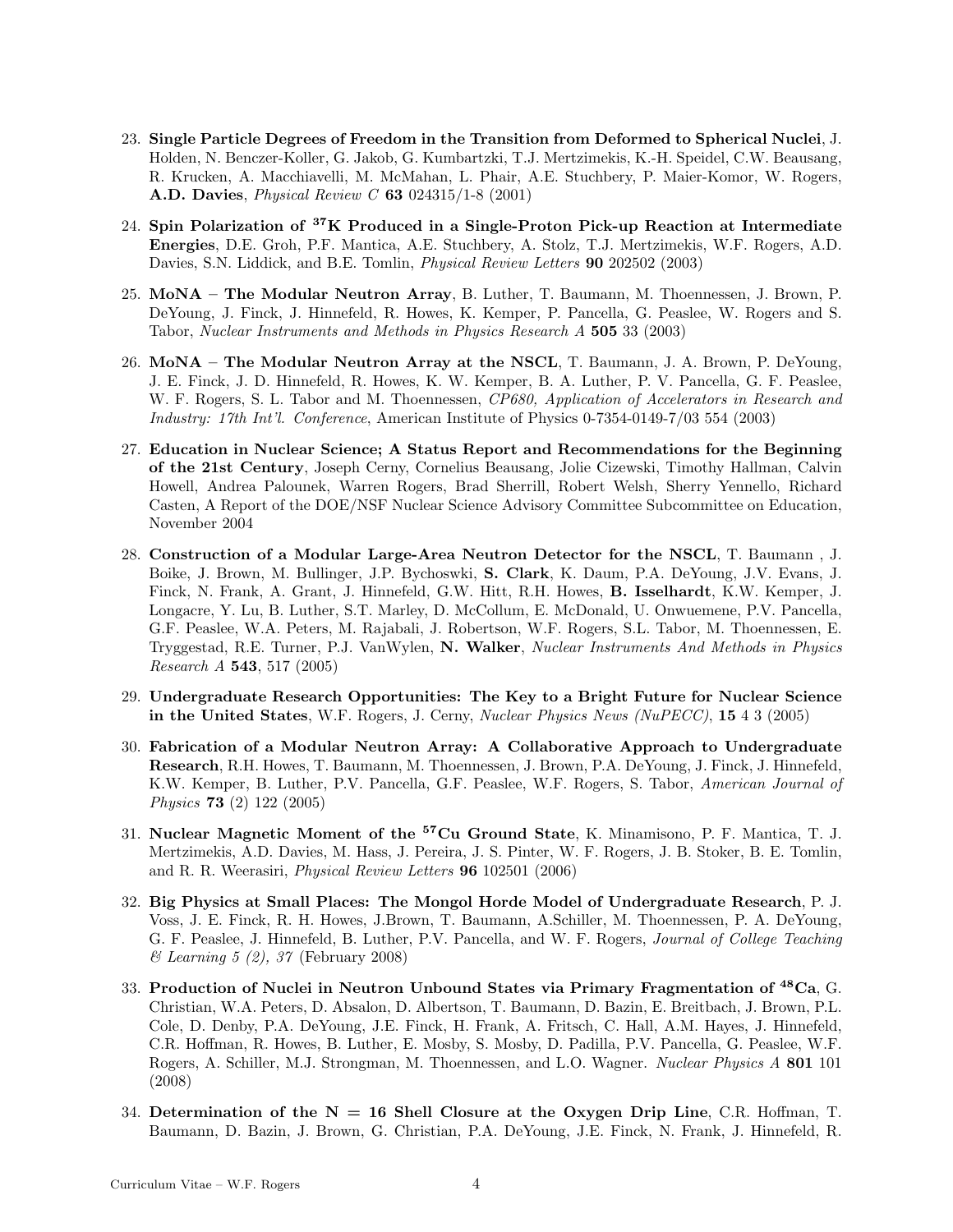Howes, P. Mears, E. Mosby, S. Mosby, J. Reith, B. Rizzo, W.F. Rogers, G. Peaslee, W.A. Peters, A. Schiller, M.J. Scott, S.L. Tabor, M. Thoennessen, P.J. Voss, and T. Williams, *Physical Review Letters* 100 152502 (2008)

- 35. Evidence for a Doubly Magic <sup>24</sup>O, C.R. Hoffman, T. Baumann, D. Bazin, J. Brown, G. Christian, D.H. Denby, P.A. DeYoung, J.E. Finck, N. Frank, J. Hinnefeld, S. Mosby, W.A. Peters, W.F. Rogers, A. Schiller, A. Spyrou, M.J. Scott, S.L. Tabor, M. Thoennessen, and P. Voss, *Physics Letters B* 672 17 (2009)
- 36. Doubly-Magic Nature of <sup>56</sup>Ni: Measurement of the Ground State Nuclear Magnetic Dipole Moment of <sup>55</sup>Ni, J.S. Berryman, K. Minamisono, W.F. Rogers, B.A. Brown, H.L. Crawford, G.F. Grinyer, P.F. Mantica, J.B. Stoker, and I.S. Towner, *Physical Review C* 79, 064305 (2009)
- 37. Disappearance of the  $N = 14$  Shell, M. J. Strongman, A. Spyrou, C. R. Hoffman, T. Baumann, D. Bazin, J. Brown, P.A. DeYoung, J.E. Finck, N. Frank, S. Mosby, W.F. Rogers, G.F. Peaslee, W.A. Peters, A. Schiller, S.L. Tabor, and M. Thoennessen, *Physical Review C* 80 021302 (2009)
- 38. Observation of a two-neutron cascade from a resonance in  $^{24}O$ , C. R. Hoffman, T. Baumann, J. Brown, P. A. DeYoung, J. E. Finck, N. Frank, J. D. Hinnefeld, S. Mosby, W. A. Peters, W. F. Rogers, A. Schiller, J. Snyder, A. Spyrou, S. L. Tabor, and M. Thoennessen, *Physical Review C* 83 031303(R) (2011)
- 39. Neutron knockout of  $^{12}$ Be populating neutron-unbound states in  $^{11}$ Be, W. A. Peters, T. Baumann, B. A. Brown, J. Brown, P. A. DeYoung, J. E. Finck, N. Frank, K. L. Jones, J.-L. Lecouey, B. Luther, G. F. Peaslee, W. F. Rogers, A. Schiller, M. Thoennessen, J. A. Tostevin, and K. Yoneda, Physical Review C 83 057304 (2011)
- 40. Exploring the Low-Z Shore of the Island of Inversion at  $N = 19$ , G. Christian, N. Frank, S. Ash, T. Baumann, D. Bazin, J. Brown, P. A. DeYoung, J. E. Finck, A. Gade, G. F. Grinyer, A. Grovom, J. D. Hinnefeld, E. M. Lunderberg, B. Luther, M. Mosby, S. Mosby, T. Nagi, G. F. Peaslee, W. F. Rogers, J. K. Smith, J. Snyder, A. Spyrou, M. J. Strongman, M. Thoennessen, M. Warren, D. Weisshaar, and A. Wersal, Physical Review Letters 108 032501 (2012)
- 41. Nuclear structure physics with MoNA-LISA, S. L. Stephenson, J. A. Brown, P. A. DeYoung, J. E. Finck, N. H. Frank, J. D. Hinnefeld, R. A. Kaye, B. A. Luther, G. F. Peaslee, D. A. Meyer, W. F. Rogers and the MoNA Collaboration, in Neutron Spectroscopy, Nuclear Structure, Related Topics: XIX International Seminar of Neutrons with Nuclei, (Joint Institute for Nuclear Research, Dubna, Russia, 2012) 138-144
- 42. Search for <sup>21</sup>C and Constraints on <sup>22</sup>C, S. Mosby, N. S. Badger, T. Baumann, D. Bazin, M. Bennett, J. Browne, G. Christian, P. A. DeYoung, J. E. Finck, M. Gardner, J. D. Hinnefeld, E. A. Hook, E. M. Lunderberg, B. Luther, D. A. Meyer, M. Mosby, G. F. Peaslee, W. F. Rogers, J. K. Smith, J. Snyder, A. Spyrou, M. J. Strongman, M. Thoennessen, Nuclear Physics A 909 69-78 (2013)
- 43. Observation of a low-lying neutron-unbound state in  ${}^{19}C$ , M. Thoennessen, S. Mosby, N.S. Badger, T. Baumann, D. Bazin, M. Bennett, J. Brown, G. Christian, P.A. DeYoung, J.E. Finck, M. Gardner, E.A. Hook, B. Luther, D.A. Meyer, M. Mosby, W.F. Rogers, J.K. Smith, A. Spyrou, M.J. Strongman, Nuclear Physics A 912, 1-6 (2013)
- 44. Unbound excited states of the  $N=16$  closed shell nucleus <sup>24</sup>O, W.F. Rogers, S. Garrett, A. Grovom, R.E. Anthony, A. Aulie, A. Barker, T. Baumann, J.J. Brett, J. Brown, G. Christian, P.A. DeYoung, J.E. Finck, N. Frank, A. Hamann, R.A. Haring-Kaye, J. Hinnefeld, A.R. Howe, N.T. Islam, M.D. Jones, A.N. Kuchera, J. Kwiatkowski, E.M. Lunderberg, B. Luther, D.A. Meyer, S. Mosby, A. Palmisano, R. Parkhurst, A. Peters, J. Smith, J. Snyder, A. Spyrou, S.L. Stephenson, M. Strongman, **B.** Sutherland, N.E. Taylor, and M. Thoennessen,  $Phys. Rev. C$  **92** 034316 (2015)
- 45. Two-neutron sequential decay of  $^{24}O$ , M.D. Jones, N. Frank, T. Baumann, J. Brett J. Bullaro, P.A. DeYoung, J.E. Finck, K. Hammerton, J. Hinnefeld, Z. Kohley, A.N. Kuchera, J. Pereira, A. Rabeh,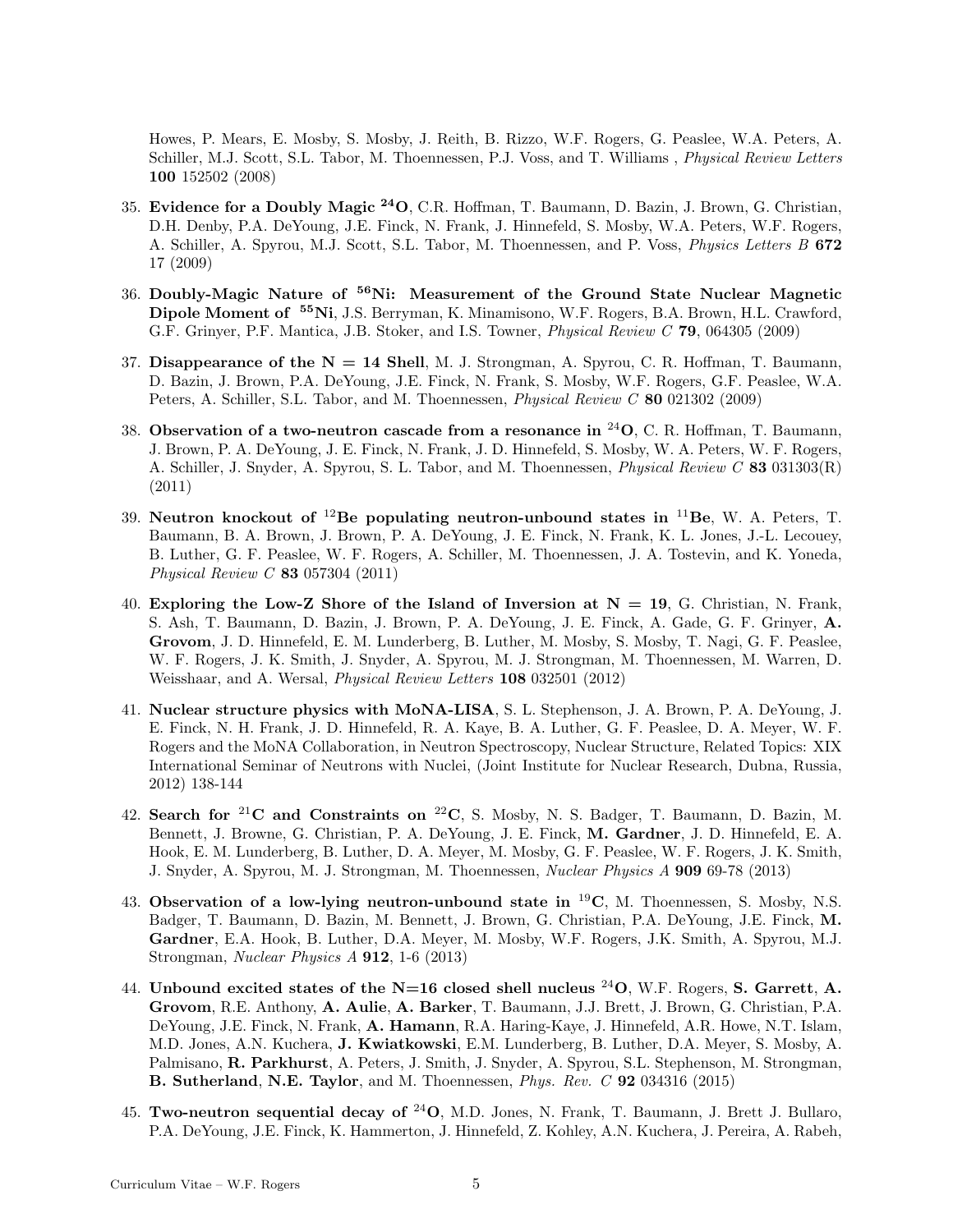W.F. Rogers, J.K. Smith, A. Spyrou, S.L. Stephenson, K. Stiefel, M. Tuttle-Timm, R.G.T. Zegers, M. Thoennessen, Phys. Rev. C 92 051306 (2015)

46. APS in the #MeToo Era, Warren Rogers, Roxanne Springer, and Sherry Yennello, American Physical Society Newsletter, APS News 27 8 (2018)

#### **PRESENTATIONS**

- 1. Measurement of Magnetic Moments of Light  $\beta$ -Unstable Nuclei Using On-Line Nuclear Magnetic Resonance, W.F. Rogers, A.G. Martin, S.B. Dutta, D.L. Clark, General Meeting of the American Physical Society, Crystal City VA, *Bulletin of the American Physical Society* 30 790 (1985)
- 2. Magnetic Moment of <sup>33</sup>Cl Measured Using On-Line β-Nuclear Magnetic Resonance (Beta-NMR), W.F. Rogers, A.G. Martin, S.B. Dutta, D.L. Clark, General Meeting of the American Physical Society, Washington DC, *Bulletin of the American Physical Society* **31** 771 (1986)
- 3. Measurements of Parity Non-Conservation (PNC) and Search for Time Reversal Non-Conservation (TNC) Using Reactor-Produced Cold Neutrons, Nuclear Physics Seminar, Department of Physics, University of Washington, Seattle WA (May 1987)
- 4. Forces Weaker Than Gravity, Nuclear Brown Bag Seminar, Department of Physics, University of Washington, Seattle WA (May 1988)
- 5. Search for a Fifth Force, invited talk, Spring Meeting of the New York State Section of the American Association of Physics Teachers, Geneseo NY (15 April 1989)
- 6. A Search for Intermediate-Range Composition-Dependent Interactions, Nuclear Physics Seminar, Department of Physics and Astronomy, University of Rochester, Rochester NY (14 September 1989)
- 7. A Search for Intermediate-Range Composition-Dependent Interactions ("Fifth Force"), Physics Colloquium, Department of Physics and Astronomy, SUNY Binghampton, Binghampton NY (4 December 1989)
- 8. A Search for Intermediate-Range Composition-Dependent Interactions ("Fifth Force"), Physics Colloquium, Department of Physics and Astronomy, SUNY Brockport, Brockport NY (5 October 1990)
- 9. Even Odd Nuclei Have Their Moments, Physics Colloquium, Department of Physics and Astronomy, SUNY Geneseo, Geneseo NY (2 May 1991)
- 10. Nuclear Magnetic Moment Measurements Using the β-NMR Technique, Physics Colloquium, Department of Physics and Astronomy, SUNY Brockport, Brockport NY (6 December 1991)
- 11. Searches for New Macroscopic Forces, invited talk, Spring Meeting of the New York State Section of the American Association of Physics Teachers, Brockport NY (11 April 1992)
- 12. What Makes Gravity So Attractive?, Physics Colloquium, Department of Physics and Astronomy, SUNY Geneseo, Geneseo NY (2 April 1992)
- 13. "LabTools Data Analysis Package for Use in Undergraduate Science Laboratory, Third Annual Northeast Regional Meeting of the American Association of Physics Teachers, Vassar College, Poughkeepsie NY (November 1992)
- 14. Ground-State Nuclear Magnetic Moment Measurements using β-NMR Spectroscopy and Tilted Foil Polarization, W.F. Rogers, R. Schulitz, P. Troischt, D. Zajac, N. Benczer-Koller, T. Vass, A.W. Mountford, M. Hass, G. Goldring, C. Broude, M. Satteson, B. Zimmerman, C.N. Davids, BGO Group, Annual Meeting of the Division of Nuclear Physics, American Physical Society, Asilomar CA, Bulletin of the American Physical Society 30 1844 (1993)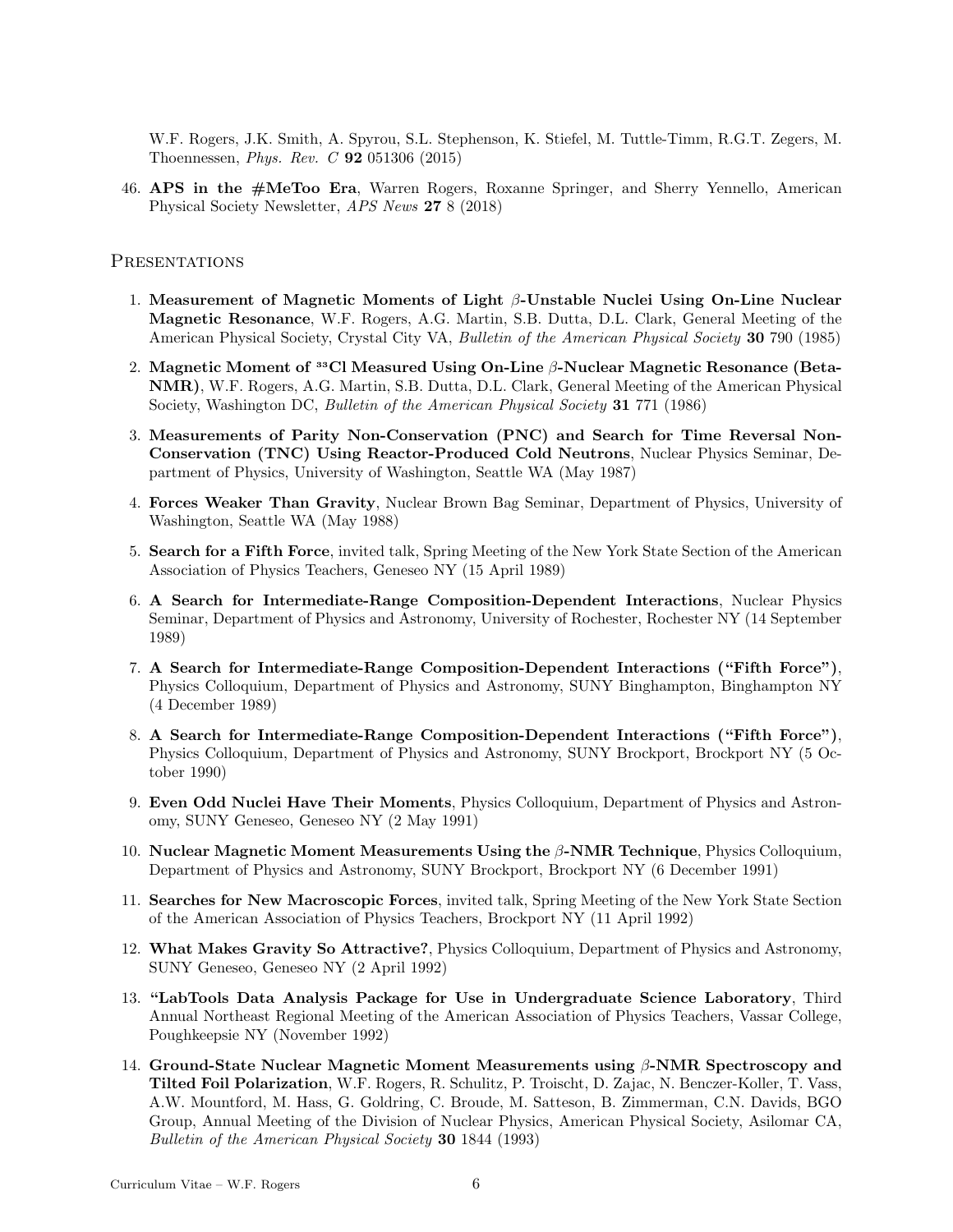- 15. Search for a Composition-Dependent Finite-Range Force Using an Ultra Sensitive Torsion Balance, Natural Science Research Seminar, Westmont College, Santa Barbara CA (March 1995)
- 16. Measurement of Nuclear Ground State Magnetic Moments Using Radiation-Detected NMR and Tilted Foil Polarization, invited talk, Instituut voor Kern- en Stralingsfysica (Institute for Nuclear and Radiation Physics, IKS), University of Leuven, Belgium, 9 December 1996
- 17. Sub-Atomic Physics Getting to the Heart of the Matter, Phi Kappa Phi Lecture, Westmont College, Santa Barbara CA (24 February 1997)
- 18. Simultaneous Application of β-Detected LMR and NMR Spectroscopy for Measurement of Nuclear Dipole and Quadrupole Moments, invited talk, National Superconducting Cyclotron Laboratory, Michigan State University, East Lansing MI (June 1997)
- 19. Experimental Requirements for Application of Combined β-LMR and β-NMR Spectroscopy for Measurement of Nuclear Moments, Workshop on Future Experiments and Detectors for Nuclear Structure and Astrophysics at the Upgraded NSCL, National Superconducting Cyclotron Laboratory, Michigan State University, East Lansing MI (August 1997)
- 20. Simultaneous Application of β-Detected LMR and NMR Spectroscopy for Measurement of Nuclear Dipole and Quadrupole Moments, W.F. Rogers, G. Neyens, N. Coulier, S. Teughels, K. Vyvey, S. Ternier, G. Lepine-Szily, Annual Meeting of the Division of Nuclear Physics, American Physics Society, Whistler BC, Bulletin of the American Physical Society 42 7 1642 (1997)
- 21. Simultaneous Application of  $\beta$ -Detected LMR and NMR Spectroscopy for Measurement of Nuclear Dipole and Quadrupole Moments, Physics Colloquium, Calvin College, Grand Rapids, MI (6 March 1998)
- 22. Simultaneous Application of  $\beta$ -Detected LMR and NMR Spectroscopy for Measurement of Nuclear Dipole and Quadrupole Moments, Nuclear Physics Forum, Lawrence Berkeley National Laboratory, 88" Cyclotron Lab (April 1998)
- 23. Measurement of the <sup>32</sup>Cl Ground State Magnetic Moment Using On-Line  $\beta$ -NMR Spectroscopy, Warren F. Rogers, Andrew Davies, Jonathan Mitchell, Georgi Georgiev, Nico Coulier, Gerda Neyens, Stephanie Teughels, Paul Mantica, Jason Pond, Annual Meeting of the Division of Nuclear Physics, American Physical Society, Santa Fe, NM, Bulletin of the American Physical Society 43 6 1561 (1998)
- 24. Excited-State Nuclear Magnetic Moments, Physics Colloquium, California State University at San Luis Obispo, (7 October 1999)
- 25.  $B(E2)$  Measurements for <sup>144-146</sup>Nd Excited States via Coulomb Excitation, W.F. Rogers et al., Annual Meeting of the Division of Nuclear Physics, American Physical Society, Williamsburg, VA, Bulletin of the American Physical Society 45 5 55 (2000)
- 26. Measurement of the <sup>32</sup>Cl Ground State Magnetic Moment Using On-Line  $\beta$ -NMR Spectroscopy, W.F. Rogers, A. Davies, J. Mitchell, G. Georgiev, G. Neyens, D. Borremans, N. Coulier, R. Coussement, S. Teughels, B.A. Brown and P.F. Mantica, Poster presentation, Nuclear Structure 2000, Michigan State University, East Lansing, MI August 15-19, 2000
- 27. Ground State Magnetic Moment Measurements in Isospin Multiplets, W.F.Rogers, Rare Isotope Accelerator (RIA)2000 Workshop, Research Triangle Park, NC, July 24-26, 2000
- 28. Overview of the Conference Experience for Undergraduates (CEU), W.F. Rogers, Joint Working Group on Education, Outreach and the Role of the Universities, Combined Nuclear Structure and Astrophysics Town Meeting, Oakland, CA November 10-12 (2000)
- 29. Measurements of Ground State Nuclear Magnetic Moments Near  $N = Z$ , W.F. Rogers, Annual Meeting of the Division of Nuclear Physics, American Physical Society, East Lansing, MI, Bulletin of the American Physical Society 47 6 37 (2002)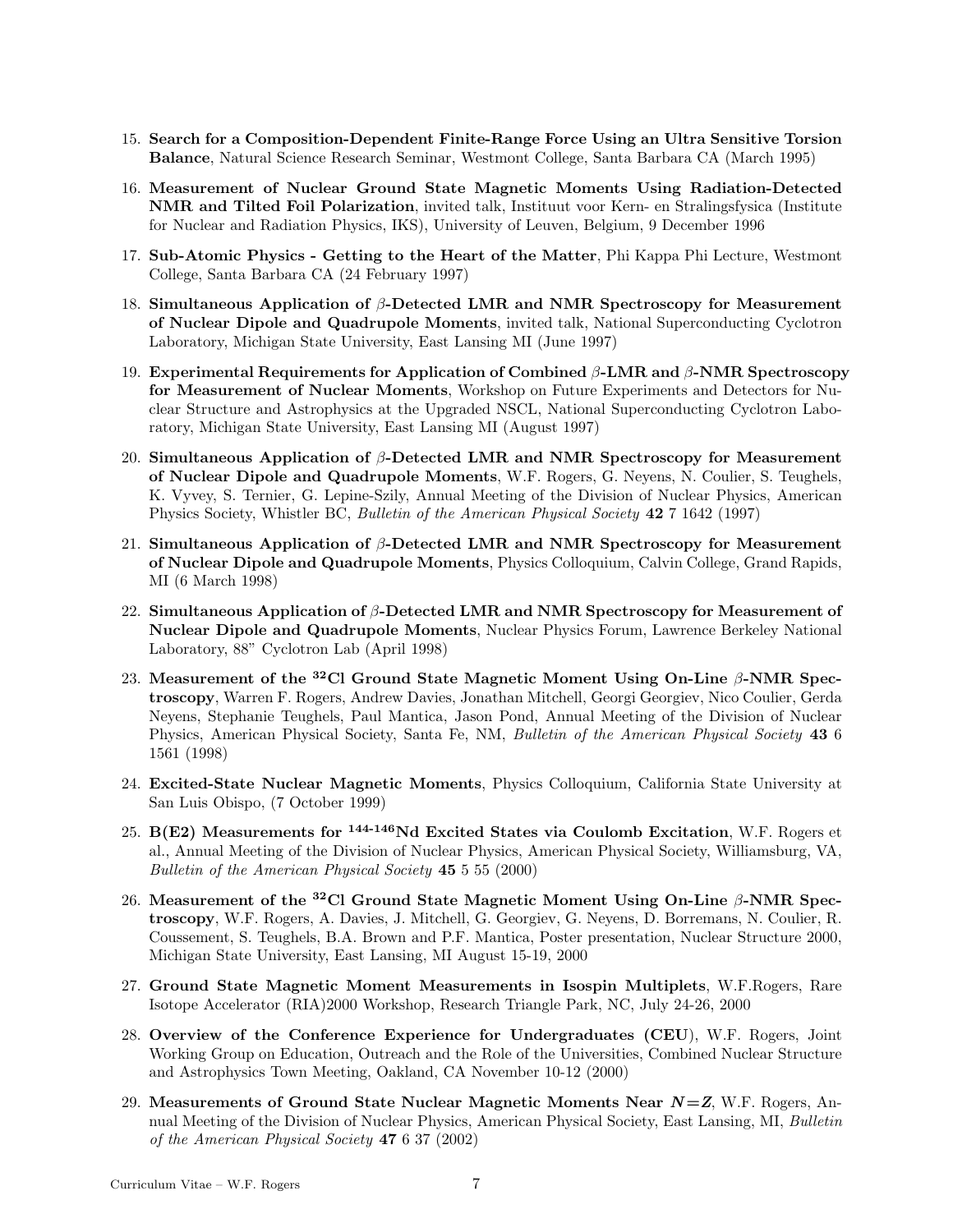- 30. Construction of a Modular Neutron Array (MoNA) A Multi-College Collaboration, W.F. Rogers, Annual Meeting of the Division of Nuclear Physics, American Physical Society, East Lansing, MI, Bulletin of the American Physical Society 47 6 27 (2002)
- 31. Life Elsewhere in the Universe A Scientific and Religious Exploration, W.F. Rogers, Huntington College Forester Lecture, Huntington, IN 2 December (2003)
- 32. A Report on the Conference Experience for Undergraduates, W.F. Rogers, Invited Talk, Spring Meeting of the American Physical Society, Denver, CO, Bulletin of the American Physical Society 49 2 152 (2004)
- 33. Life Elsewhere in the Universe A Scientific Exploration, W.F. Rogers, Westmont Downtown Series Lecture, Santa Barbara, CA, 13 May (2004)
- 34. Westmont College Physics and Astronomy Program, W.F. Rogers, H.M. Sommermann, Santa Barbara Astronomical Unit, Invited Talk, Santa Barbara, CA, 2 September (2005)
- 35. Element Genesis, W.F. Rogers, Santa Barbara Astronomical Unit, Invited Talk, Santa Barbara, CA, 3 February (2006)
- 36. The Sky's the Limit Astronomy at Westmont College, K.E. Kihlstrom, W.F. Rogers, H.M. Sommermann, Westmont Downtown Series Lecture, Santa Barbara, CA, 30 March (2006)
- 37. Cosmic Muon Detection using the NSCL Modular Neutron Array, W.F. Rogers, S. Mosby, E. Mosby, J. Gillette, M. Reese, Annual Meeting of the Division of Nuclear Physics, American Physical Society, Nashville, TN, Bulletin of the American Physical Society 51 6 103 (2006)
- 38. Neutron Multiplicity Determination in MoNA, W.F. Rogers, J. Gillette, M. Gardner, A. Reed, Annual Meeting of the Division of Nuclear Physics, American Physical Society, Newport News, VA, Bulletin of the American Physical Society 52 10, 56 (2007)
- 39. Conference Experience for Undergraduates in the Division of Nuclear Physics 10 Years Running, Warren Rogers, Invited Talk, April Meeting of the American Physical Society, Bulletin of the American Physical Society 53 5 103 (2008)
- 40. A Conversation on "Einstein: His Life and Universe", Warren Rogers, Patti Hunter, James Taylor, Westmont Downtown Series Panel Discussion, Santa Barbara, CA, 29 January 2009
- 41. Neutron Multiplicity Discrimination in MoNA Using Hit Pattern Analysis, Warren F. Rogers, M. Gardner, M. Bennett, MoNA Collaboration, Annual Meeting of the Division of Nuclear Physics, American Physical Society, Big Island, Hawaii, *Bulletin of the American Physical Society* 54 10 164 (2009)
- 42. Construction and testing of the Large multi-Institutional Scintillator Array (LISA) a model of collaborative undergraduate research, Warren Rogers, April Meeting of the American Physical Society, Anaheim, CA, Bulletin of the American Physical Society 56 12, B3.00004 (2011)
- 43. Unity and Diversity in the Cosmos: Astrophysics and the Origin of the Stuff from Which We Are Made, Warren F. Rogers, Paul C. Wilt Phi Kappa Phi Lecture, Westmont College, March 4 (2014)
- 44. Results from the LISA Commissioning Experiment on the decay of <sup>24</sup>O<sup>\*</sup>  $\rightarrow$ <sup>23</sup>O + n, W.F. Rogers, Joint Meeting of the Division of Nuclear Physics, American Physical Society, and the Japanese Physical Society (JPS), Waikoloa, HI, Bulletin of the American Physical Society 59 10, EB.00002 (2014)
- 45. Unbound Excited States of the N=16 Closed Shell Nucleus  $^{24}$ O, W.F. Rogers and the MoNA Collaboration, Fall Meeting of the Division of Nuclear Physics, American Physical Society, Santa Fe, NM, Bulletin of the American Physical Society 60 13, HE.00004 (2015)